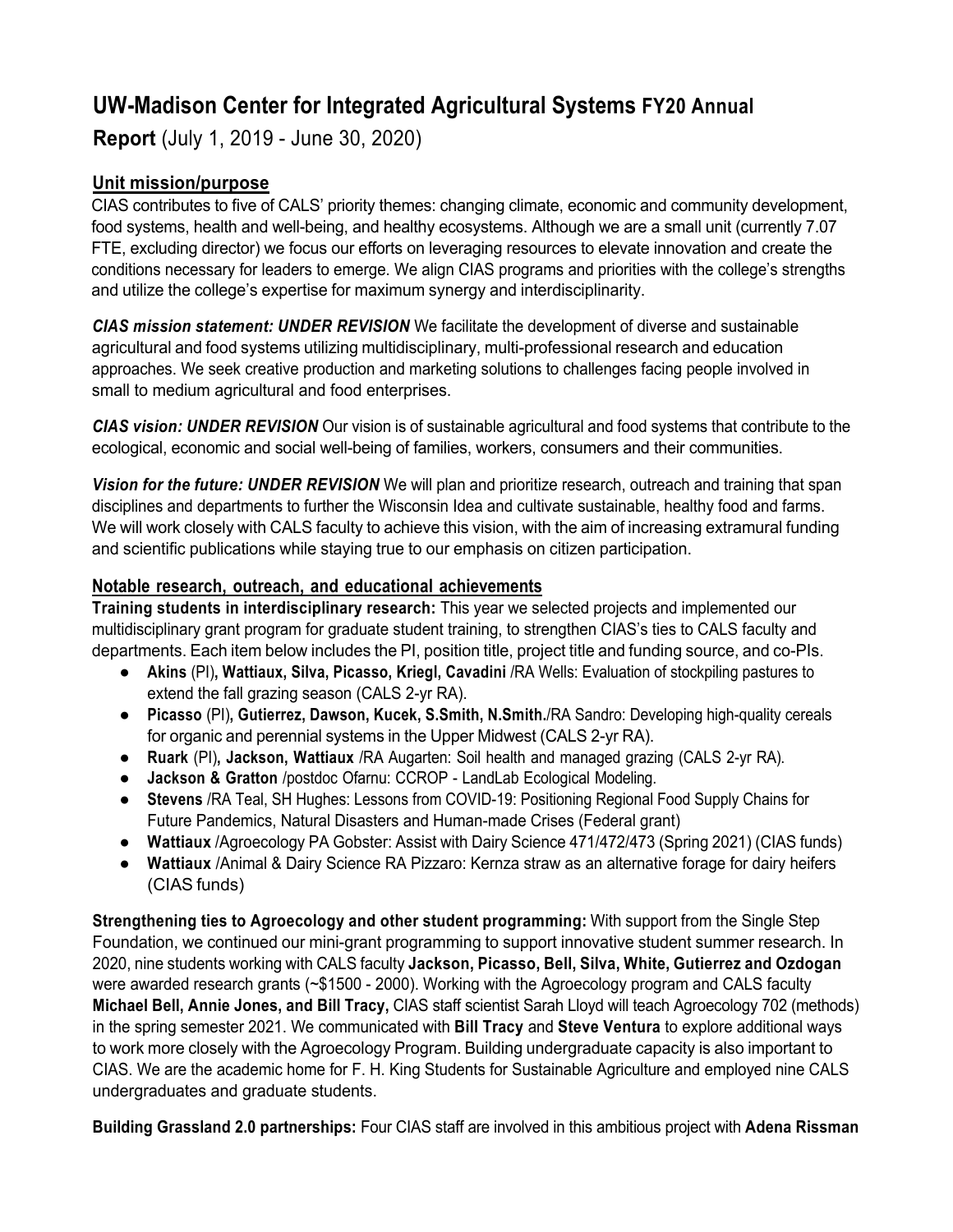and **Brad Barham**. CIAS played a central role in raising awareness of structural market and supply chain policy issues this spring. We were part of a team that developed the dairy farmer census, linked the project with the Center for Dairy Profitability and Wisconsin's farm organizations, and conducted structured interviews with Wisconsin milk haulers. We also linked this project with our work on cover crops (**CCROP**) by crafting a scope of work for FY21 that builds on strategic alliances between the two projects.

**Developing a network of academics for food freight research:** At the invitation of USDA-Agricultural Marketing Service - Transportation Division, CIAS is leading an assessment of the network structure for food flow in the United States. Partners include CALS faculty **Andrew Stevens** and **Steve Deller** (AAE), Ernest Perry (Eng), and Lindsey Day Farnsworth (Division of Extension). The working group includes faculty from universities and food system professionals in five states.

**Creating financial tools for profitable farms:** In partnership with **Erin Silva** and the OGRAIN project, CIAS created the *OGRAIN Compass* spreadsheet. This decision support tool helps grain producers interested in converting to organic production to navigate the financial challenges of the transition based on projected costs, yields, and sales. CIAS staff are partnering with **Brad Barham** on decision support tools for grass-based livestock operations. CIAS is now collaborating with **Paul Mitchell** and UW-River Falls faculty on a *Hemp Compass* spreadsheet for interested producers to understand the costs and risks of this emerging. crop.

**Growing a Wisconsin Farm to College Community of Practice:** Funded through a Specialty Crop Block Grant, CIAS is convening food services operators from six Wisconsin university campuses, including UW-Madison, to support staff and operations to increase purchase of Wisconsin-grown fruits and vegetables. This project has successfully connected campuses with more local vendors and allowed CIAS to be present to offer technical assistance to support campuses through the challenges presented by COVID-19.

**Understanding dairy supply management:** With a seed grant from the Baldwin competition, CIAS upped its participation in efforts to address dairy oversupply. We are working closely with **Mark Stephenson** at the Center for Dairy Profitability and Chuck Nicholson from Cornell**.** We strengthened relationships with general farm organizations (Wisconsin Farm Bureau Federation, Wisconsin Farmers Union, National Farmers Organization), and participated in #DairyTogether meetings. We convened farmer meetings to methodically address key issues and documented the discussion, and we provided key research and analysis to address knowledge gaps. CIAS partnered with CALS Global and **Stephenson** to feature a renowned German dairy economist **Torsten Hemme,** director of the International Farm Comparison Network **(IFCN)** in a webinar this spring, engaging an audience of nearly 100. We are also bringing dairy supply management issues into the Grassland 2.0 project, working closely with **Brad Barham** and Nick Jordan (UMN) to develop a dairy census to be released in early 2021.

**Responding to needs arising from the COVID-19 pandemic:** CIAS continues to convene the Wisconsin Local and Regional Food COVID-19 Response Group to discuss strategies to maintain or create supply chains and markets for small- and medium-sized farms and other food businesses. Additionally, CIAS is offering alternative delivery methods of our training and outreach programs, including online classes. We were able to link our work on food freight to a USDA-COVID-19 Rapid Response proposal (awarded July 2020) that funds an RA for **Andrew Stevens** and a graduate student hourly worker.

### **Outreach activity**

*Beginning farmer schools:* One hundred fifteen participants enrolled in five schools for beginning dairy and livestock producers, cut flower growers, apple growers and urban agriculturalists.

*Conferences and other events:* CIAS staff presented or facilitated discussions at conferences, meetings, field